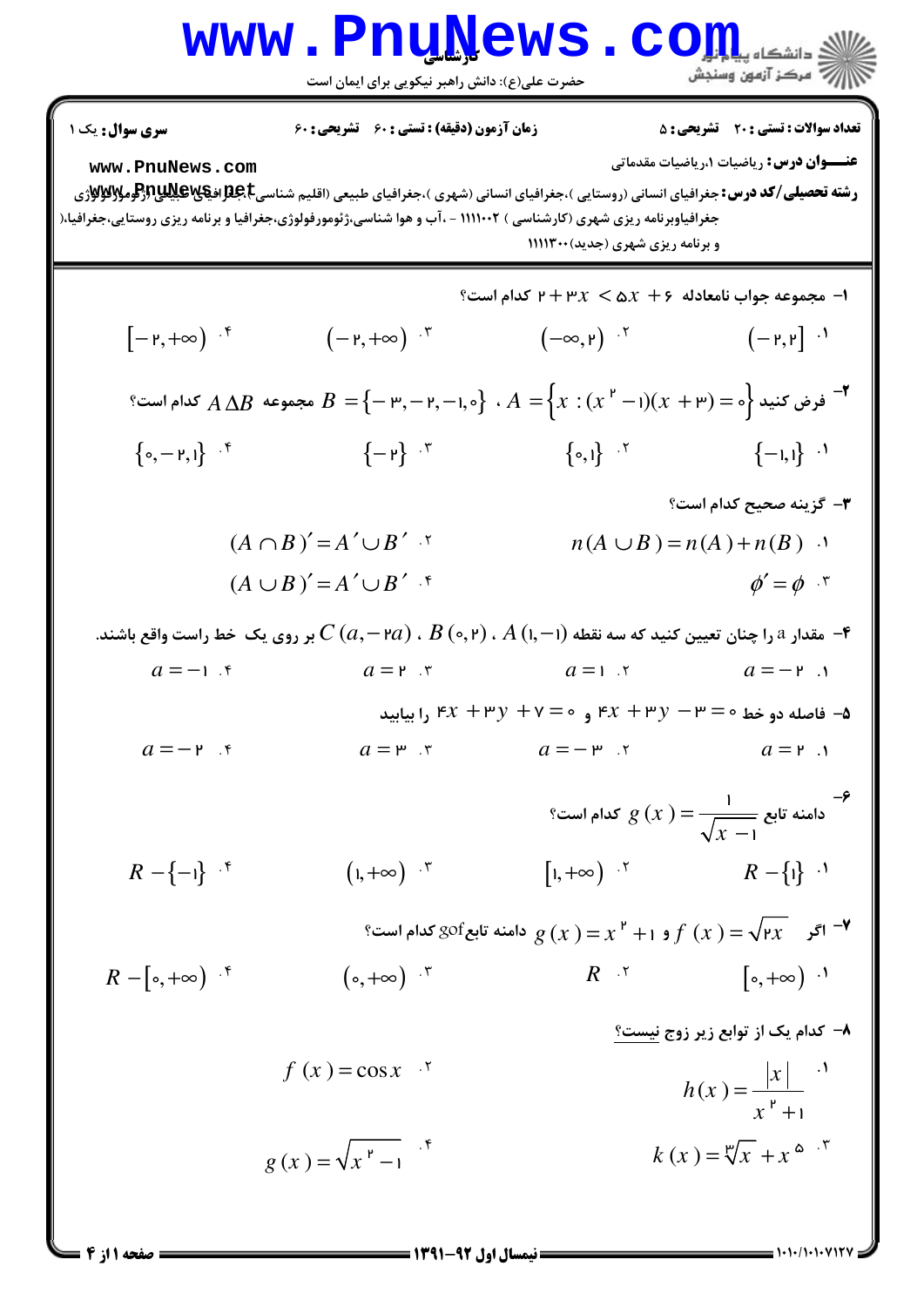## WWW.PnuNews.com رے<br>پ<sup>ر</sup> مرکز آزمون وسنجش

حضرت علی(ع): دانش راهبر نیکویی برای ایمان است

**سری سوال :** ۱ یک **تعداد سوالات : تستي : 20 ٪ تشريحي : 5** زمان آزمون (دقیقه) : تستی : ۶۰٪ تشریحی : ۶۰ **عنـــوان درس:** ریاضیات ۱،ریاضیات مقدماتی www.PnuNews.com )،جغرافیاوبرنامه ریزی شهری (کارشناسی ) ۱۱۱۰۰۲ - ،آب و هوا شناسی،ژئومورفولوژی،جغرافیا و برنامه ریزی روستایی،جغرافیا و برنامه ریزی شهری (جدید) ۱۱۱۱۳۰۰ <sup>9-</sup><br>اگر  $\log_{10}^{\mathfrak{p}}=1$ ، مقدار  $\log_{10}^{\mathfrak{p}}\bigoplus_{\lambda=0}^{\mathfrak{p}}$  بر حسب  $a$  کدام است؟  $\frac{P}{A} - a$  $\frac{a}{a}$ .<sup>r</sup>  $\mathbf{a}$ <sup>+</sup>  $\frac{P}{A} - \omega a$ <sup>.1</sup>  $\lim_{x \to \infty} \frac{\sqrt{x+q} - \mu}{x}$  کدام است؟  $\frac{1}{2}$   $\cdot$   $\cdot$  $\frac{1}{2}$   $\cdot$   $\cdot$  $1$   $\cdot$   $\circ$  $\frac{1}{2}$   $\frac{1}{2}$ s الست $\lim_{x \to r^-} \frac{\sqrt{r-x^{\nu}}}{x-r}$  است $\frac{1}{x-r}$ ۰۲ صفر  $\mathsf{R}$ .  $\infty$ ۴. ∞–  $Y \cdot Y$ -<br>به ازای چه مقدار  $a$  تابع  $f(x)=\begin{cases} ax-1\,, x>$ ۳ بر روی $R$  پیوسته است؟  $f(x)=\begin{cases} \n\text{tr}\, x+\text{v}\, \,, x\leq \text{\sf F} \end{cases}$  $-17$  $a=-\infty$ .  $a=-\kappa$ .  $a = \omega$   $\tau$  $a = r$   $\gamma$  $\lim_{x\to 0} \frac{|x|}{x}$ الست؟  $-1.5$  $\mathcal{N}$ .  $\mathcal{R}$ ۰۲ حد ندارد ۰۱ صفر - فرض كنيد  $A = \{a, b\}$  ,  $B = \{1, 2\}$  و  $C = \{2, 3\}$  .در اين صورت مجموعه  $A \times (B \cup C)$  چند عضو دارد  $\bullet$  $\mathfrak{r}$ . $\mathfrak{r}$  $9.7$  $\Lambda$  .  $\Upsilon$  $Y \cdot 1$ ا فرض کنید  $U$  مجموعه جهانی باشد. کدام یک از گزینه های زیرنا درست است؟ $^+$  $A \bigcap A^{\dagger} = A$   $A^{\dagger}$   $A \bigcup \phi = A$   $A$  $A \cup A^{\dagger} = U^{\dagger}$  $A \bigcap U = A$  . دو راس مجاور یک مربع باشند. طول قطر این مربع کدام است؟  $A(1,-2)$  هر ض کدام است  $^{-18}$  $5\sqrt{2}$   $\cdot$   $\cdot$  $10.5$  $25.7$  $2\sqrt{5}$  .  $= 1.1.71.1.1.117V$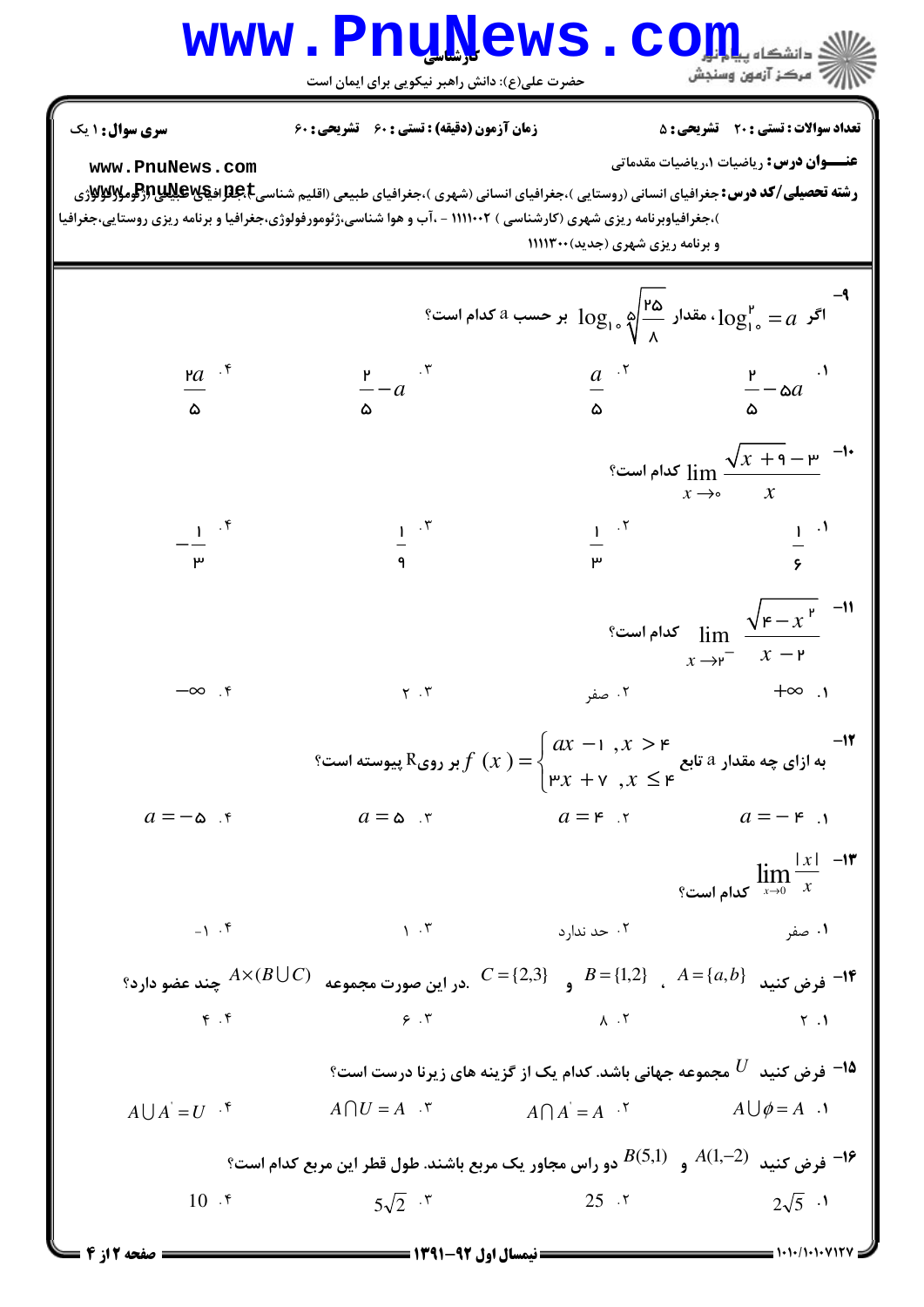| <b>سری سوال :</b> ۱ یک<br>www.PnuNews.com | زمان آزمون (دقیقه) : تستی : 60 ٪ تشریحی : 60<br><b>رشته تحصیلی/کد درس:</b> جغرافیای انسانی (روستایی )،جغرافیای انسانی (شهری )،جغرافیای طبیعی (اقلیم شناسیRAU اف <b>یایا) (Pبراومولالاولا</b> ژی<br>)،جغرافیاوبرنامه ریزی شهری (کارشناسی ) ۱۱۱۱۰۰۲ - ،آب و هوا شناسی،ژئومورفولوژی،جغرافیا و برنامه ریزی روستایی،جغرافیا | و برنامه ریزی شهری (جدید)1۱۱۱۳۰۰                                                      | <b>تعداد سوالات : تستی : 20 قشریحی : 5</b><br><b>عنـــوان درس:</b> ریاضیات ۱،ریاضیات مقدماتی              |
|-------------------------------------------|------------------------------------------------------------------------------------------------------------------------------------------------------------------------------------------------------------------------------------------------------------------------------------------------------------------------|---------------------------------------------------------------------------------------|-----------------------------------------------------------------------------------------------------------|
|                                           |                                                                                                                                                                                                                                                                                                                        | $D(2,1)$ (C(3,1) $B(2,2)$ , $A(1,1)$ (e) $\rightarrow$ $\blacksquare$                 |                                                                                                           |
| $\frac{\pi}{4}$ . F                       | $rac{\pi}{3}$ . T                                                                                                                                                                                                                                                                                                      | $rac{\pi}{2}$ . T                                                                     | $\pi$ .                                                                                                   |
|                                           |                                                                                                                                                                                                                                                                                                                        | $y=-x+1$ مختصات نقطه تلاقی دو خط با معادله های $y=x+1$ و $y=-x+1$ کدام است $\epsilon$ |                                                                                                           |
| ۰۴ نقطه تلاقی ندارند.                     |                                                                                                                                                                                                                                                                                                                        | $(0,1)$ . $\mathbf{r}$ (1,-1) . $\mathbf{r}$                                          | $(0,-1)$ .                                                                                                |
|                                           |                                                                                                                                                                                                                                                                                                                        | ا ا $f(x-1)$ باشد، آنگاه $f(x) = 2x^2 + 1$ کدام است؟                                  |                                                                                                           |
| $2x^2+4x-3$ .                             | $2x^2-4x-3$ .                                                                                                                                                                                                                                                                                                          | $2x^2-4x+3$ $\cdot$ $2x^2+4x+3$ $\cdot$ 1                                             |                                                                                                           |
|                                           |                                                                                                                                                                                                                                                                                                                        |                                                                                       | $\lim_{x \to +\infty} \frac{3x+5}{\sqrt{2x^2-5}}$ کدام است؟                                               |
| ۰۴ وجود ندارد.                            | $0 \cdot \tau$                                                                                                                                                                                                                                                                                                         | $rac{3}{\sqrt{2}}$ . T                                                                | $+ \infty$ .                                                                                              |
|                                           | سوالات تشريحي                                                                                                                                                                                                                                                                                                          |                                                                                       |                                                                                                           |
| <u>۱،۴۰ نمره</u>                          | $\,$ ا- فرض کنید مجموعه $\,$ ۸ دارای ۴۰ عضو و مجموعه $\, B \,$ دارای ۳۵ عضو است که ۱۰ عضو آنها در $\,$ و $\,$                                                                                                                                                                                                          | شترک هستند . مجموعه $B\ \cup B$ چند عضو دارد؟                                         |                                                                                                           |
| ۱.۴۰ نمره <mark> </mark>                  | ه هادله خطی را بنویسید که از نقطه $(\mathsf{r},\mathsf{-} \mathsf{r})$ بگذرد و بر خطی با معادله $\mathsf{v} = \mathsf{r} = \mathsf{a}$ عمود باشد $\mathsf{r}$                                                                                                                                                          |                                                                                       |                                                                                                           |
| ۱،۴۰ نمره                                 |                                                                                                                                                                                                                                                                                                                        |                                                                                       | ۳– حدود زیر رابیایید.                                                                                     |
|                                           | ب.                                                                                                                                                                                                                                                                                                                     |                                                                                       | $\lim \frac{x^{\frac{\mu}{}}-y\gamma}{\pi}$ .<br>$x \rightarrow^{\mathsf{p}} x^{\mathsf{p}} - \mathsf{q}$ |
|                                           |                                                                                                                                                                                                                                                                                                                        | $x \rightarrow +\infty$                                                               | $\lim_{x \to 0} (\sqrt{x^2 + rx + \omega - x})$                                                           |